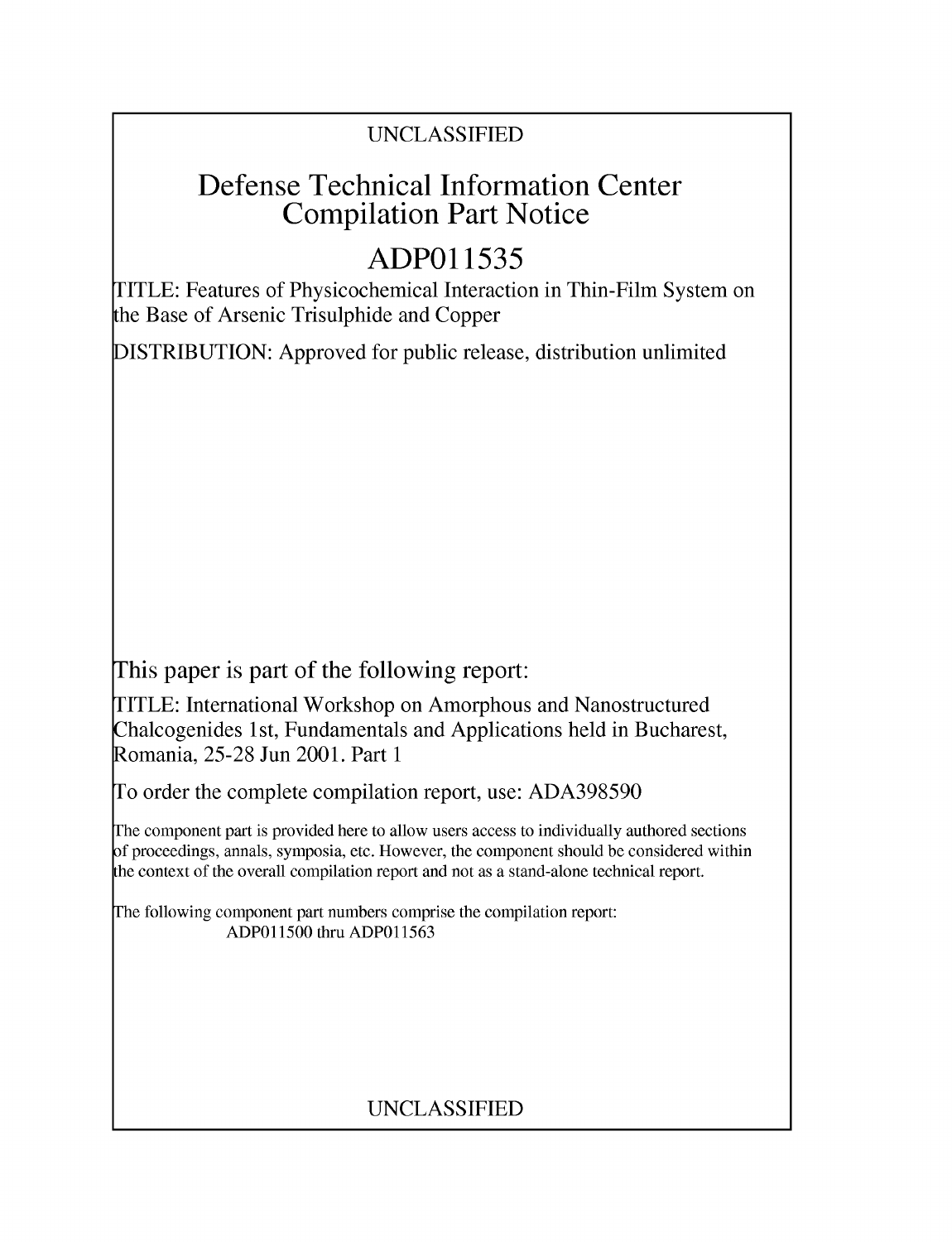# **FEATURES** OF **PHYSICOCIEMICAL INTERACTION IN** THIN-FILM SYSTEM **ON** THE **BASE** OF **ARSENIC** TRISULPHIDE **AND** COPPER

#### M. V. Sopinskyy, M. T. Kostyshin

Institute of Semiconductor Physics of NASU, Kyiv, 45 Prospect Nauki, 03028 Kyiv, Ukraine

Physicochemical interactions in amorphous  $As_2S_3$  - copper thin film systems were studied by the methods of resistometry, ellipsometry, microscopy and by the chemical dissolution. It was shown that considerable variation of chemical process activity observed in these systems is caused by an essential dependence of the physicochemical interaction rate on chalcogenide film stoichiometry and imperfection of its structure. Ellipsometric modeling results indicate that the thickness distribution of the dissolved copper is close to a rectangular shape. It confirms reactionary nature of interaction. Application of our thermochemical model for a probability estimation of quasi-molecular reactions of copper and oxygen with polymerized and non-polymerized fragments in arsenic trisulphide film enabled to give qualitative description of the interaction mechanism. Comparison with  $As_{2}S_{3}$ -Ag system is made. Results presented in this work indicate some new ways to control physicochemical interaction process in amorphous chalcogenide-metal thin-film systems.

(Received June 2, 2001; accepted June 11, 2001)

*Keywords:* As<sub>2</sub>S<sub>3</sub> - Cu system, Amorphous chalcogenide, Thin film

#### **1.** Introduction

Thin-film photosensitive systems based on chalcogenide glassy semiconductors (CGS) and some metals (Ag, Cu) [1] have many unique properties. For example, they can be successfully applied in submicron lithography and are very promising in nanolithography as inorganic resists [2]. Among them, the systems containing silver and copper as metal component have the greatest light sensitivity **[3].**

Thin-film heterogeneous CGS-Me systems, in general, are thermodynamically nonequilibrium ones: there are physicochemical processes in them which cause their ageing. The systems containing silver and ChGS layers based on arsenic, germanium and sulfur are the only ones that are sufficiently sensitive and stable. Most of investigations concerning the nature of the phenomenon, technology of manufacturing, and practical applications have been carried out using above mentioned systems.

The use of ChGS-Cu non-silver systems is difficult due to their chemical instability: the physicochemical interactions (PCI) between CGS and copper are very intensive, what leads to their rapid ageing. Preparation of non-silver systems based on ChGS and copper with performances similar to those of CGS-Ag systems is an urgent problem. Its solution requires detailed investigations of physicochemical transformations in the CGS-Cu systems. Besides, the examination of physicochemical interactions of CGS and metal films is the important topic of research by itself. We have recently demonstrated that these effects can be applied to creation of blazed holographic diffraction gratings [4].

The problems mentioned above require a detailed study of specific features of the interaction in thin-film ChGS-Cu systems. Taking into account that the  $As_2S_3-As$  system is the most investigated among CGS-Ag systems, the  $As_2S_3$ -Cu system as model has been chosen for such examinations. It has allowed to carry out the most complete comparison of the processes of CGS interaction with silver and copper.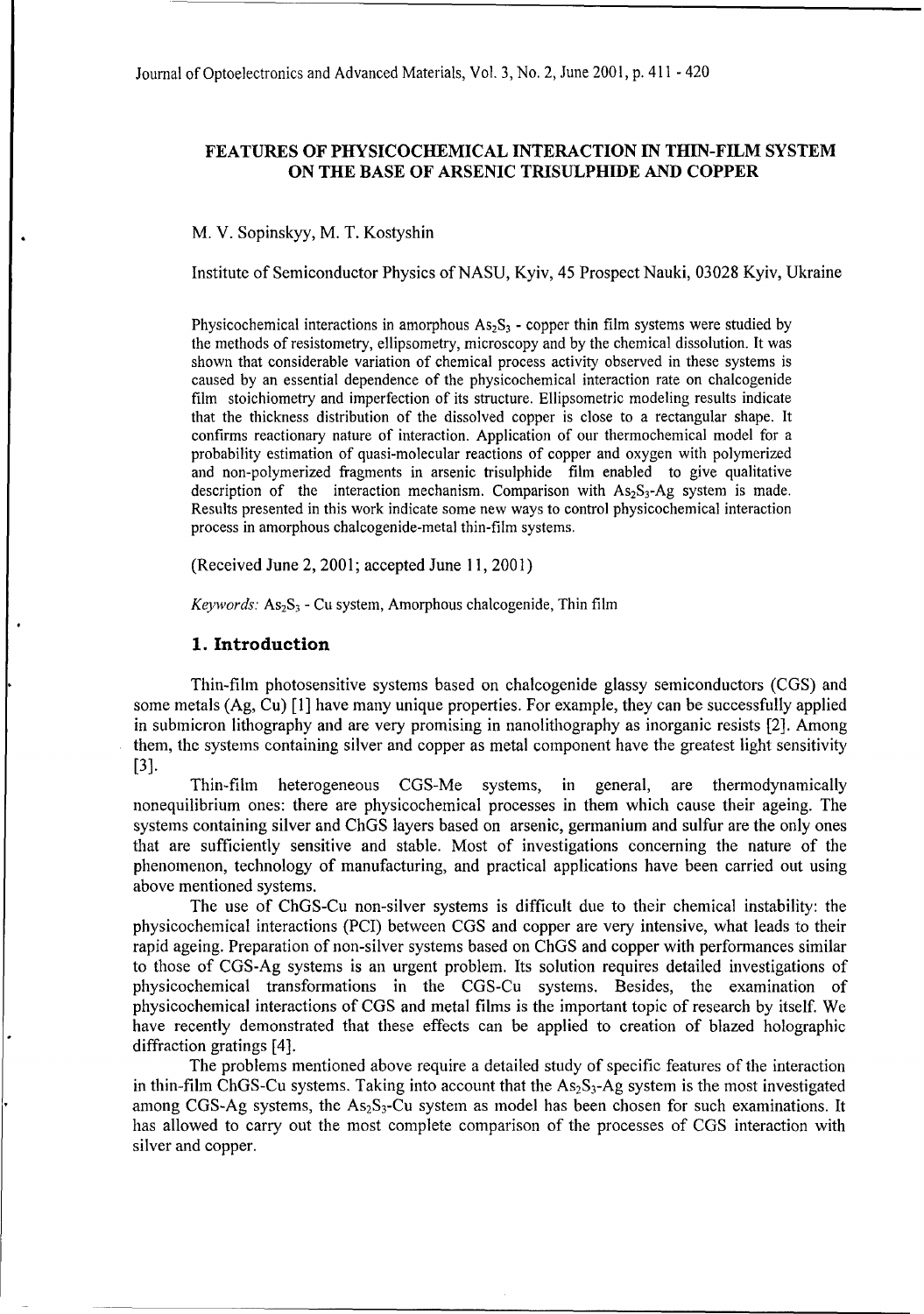## 2. Experimental

Samples of sandwich-like thin-film CGS-Cu systems were prepared by deposition onto K-8 glass substrates vapours produced by the subsequent thermal vacuum evaporation of the copper load with initial weigh 0.5 g) and that of crashed powdered glassy As2S3 with initial weight 2g) from tantalum boats at residual pressure, P, of 5 **\* 10"3** Pa. The deposition rate and amount of deposited substance were measured by the KIT-1 quartz crystal oscillator monitoring system. Thicknesses of Cu and  $As_2S_3$  films were also determined using the MII-4 interferential microscope.

The most universal physical property describing mass transport during solid-state reactions in such systems is the metal layer expenditure,  $\Delta h_{Cu}$ . It was observed by the electrical resistance measurements of the copper film. Specific implementation of this procedure and its metrological substantiation are given in **[5].**

The ellipsometrical angles of thin-film  $As_2S_3$ -Cu samples and  $As_2S_3$  and Cu control films,  $\psi$ and  $\Delta$ , were measured using the LEF-3M-1 ellipsometer ( $\lambda$  = 632.8 nm) for angles of light incidence in the interval  $\varphi_0 = 45^\circ$ ...80°. In order to obtain information about the constitution of samples under investigation, we developed the Fortran-program which enabled to distinguish between various ellipsometrical models. Methodological and metrological aspects of the utilised ellipsometrical modeling method have been described in detail [6, **7].**

#### **3.** Results

Thickness changes of the copper conductive film in  $\text{As}_2\text{S}_3$ -Cu samples prepared in the same vacuum cycle began simultaneously with the start of the chalcogenide film deposition on it and continued after completion of the deposition at the same rate (see Fig. 1, chart 3). The change of copper film thickness over the 0...5 min. interval is approximated by the  $h = A * t^{1/2}$  formula, where A is a constant. The rate of copper film expenditure, **Ve** reaches the values of 0.1 ...0.2 nm/s. When the  $\Delta h_{Cu}/h_{As253}$  ratio reached the values of 0.25...0...30 (the average concentration of metal in As<sub>2</sub>S<sub>3</sub>< Cu > layer (interaction products (IP) layer) is 39...46 weight % or 33...37 at. %) the dissolution rate began to drop rapidly.



Fig. 1. Dependence of the thickness of the  $As_2S_3$  film being deposited on the deposition time **(1).** Dependence of the copper film thickness change on the storage time in the vacuum chamber (2 and 3). (Starting from the moment when the CGS film deposition begins.) 3 - Cu film was not annealed on purpose before the  $As_2S_3$  deposition. 2 - Cu film has been annealed before the As<sub>2</sub>S<sub>3</sub> film deposition at 100 °C in the presence of glassy As<sub>2</sub>S<sub>3</sub> in the chamber.

It has been determined that the physicochemical processes become more intensive when the copper film was deposited on the heated substrate before the formation of the CGS film, or when the copper filn has been annealed after deposition at elevated temperatures in the presence of glassy  $As<sub>2</sub>S<sub>3</sub>$  in the vacuum chamber. In this case the visually appreciable layer is formed on the copper film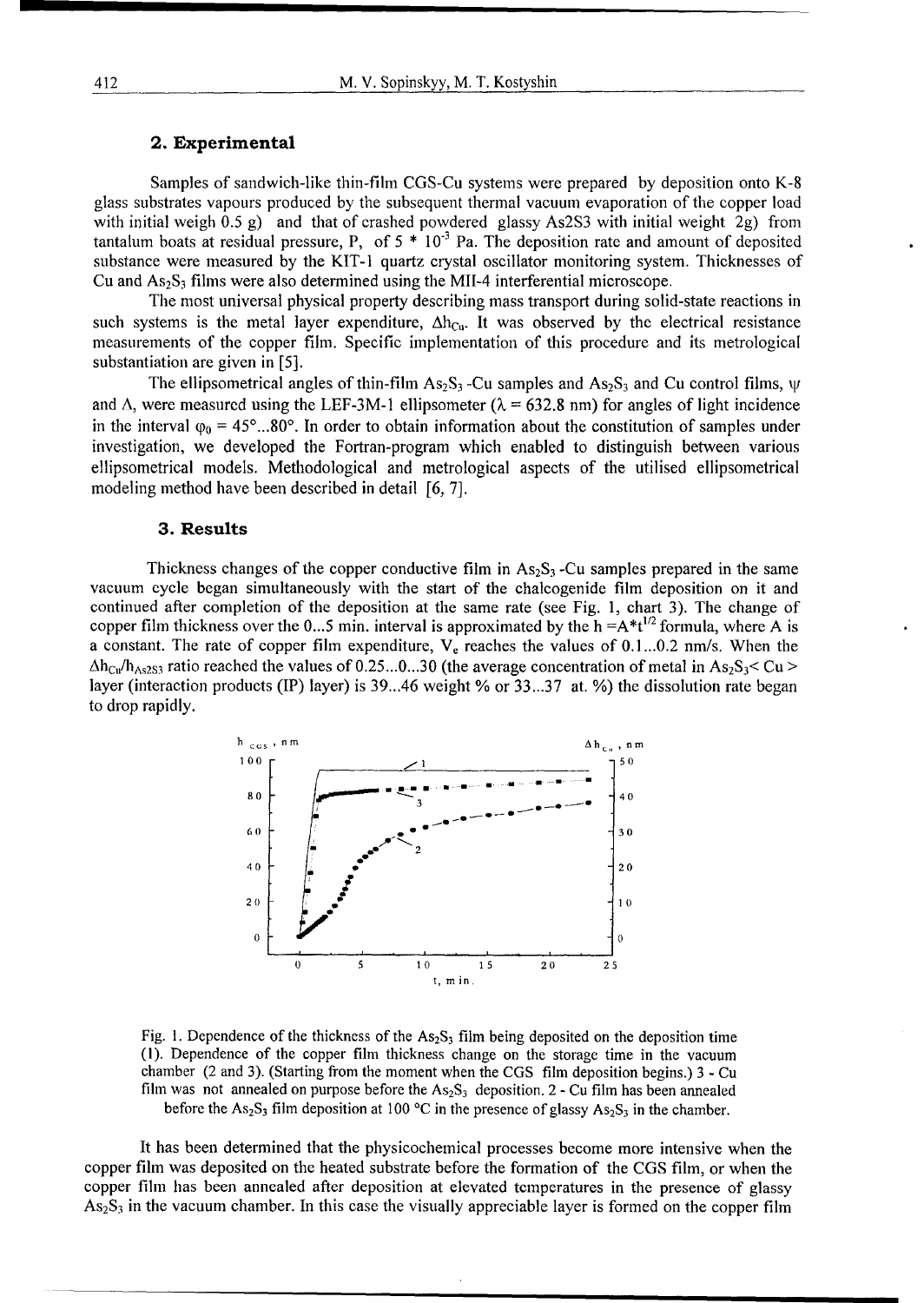surface (apparently, due to the interaction of copper with components of rarefied gaseous medium of chamber).

The formation of such layer proves that the arsenic trisulphide is noticeably volatilized at  $P < 10^{-2}$  Pa even at the ambient temperatures. This layer, most likely, consists of copper - sulfur compounds ( $Cu<sub>x</sub>S$ ), because the layer with similar optical and chemical properties is also formed on the surface of copper film annealed in the vacuum chamber in the presence of free sulphur.

During the deposition of As<sub>2</sub>S<sub>3</sub> on Cu film covered by Cu<sub>x</sub>S layer, V<sub>e</sub> was proportional to chalcogenide deposition rate, and the rate of interaction of metal with ChGS reaches 0.8 nm/s. This rate drops sharply when the deposition of CGS film is completed (Fig. 1, curve 2). At this moment, the  $\Delta h_{\text{Cu}}/h_{\text{CGS}}$  ratio for various samples is  $\sim 0.4...0.5$ . Thus, the average concentration of copper in As<sub>2</sub>S<sub>3</sub><Cu> is 52...57 weight % or 45...50 at. %. These values are close to the maximum possible concentration of copper in interaction products of copper - amorphous  $As_2S_3$  systems [8].

The results presented above show that for preparation of more stable  $As_2S_3$ -Cu systems, it is necessary to evaporate copper and arsenic trisulphide in separate vacuum chambers or in different "vacuum cycles". This should prevent the formation of the CuxS layer on the copper film surface, thus avoiding the facilitation of penetration of the copper atoms from the metal film into the  $As_2S_3$  film through such layer. Subsequently, Cu and As<sub>2</sub>S<sub>3</sub> films were deposited in different "vacuum cycles ", between which the copper film was exposed to variable duration free air cycles at temperatures from room and up to *150 'C.* Under such conditions the Cu oxide layer is formed on the copper film surface [9, 10]. At the room temperature their thickness reached up to 7 nm [9]. Their thickness grows with rise of oxidation temperature [10].

As opposed to Cu<sub>x</sub>S layers, the Cu<sub>2</sub>O ones formed by this process have the barrier properties: there is an induction period of PCI in the systems which have intermediate  $Cu<sub>2</sub>O$  layers. During this period the dissolution rate of the copper film is the lowest (Fig. 2). The general view of  $\Delta h_{Cu}$  (t) dependencies for samples with an oxide-coated Cu film is of the S-type: the induction period is followed by the period of PCI acceleration, then the period of PCI deceleration, and last stage is the saturation of the reaction. The concrete view of  $\Delta h_{Cu}(t)$  diagram at various thicknesses of the oxide layer is presented at Fig. 2. The duration of the induction period, the  $\Delta h_{Cu}$  (t) curve inflection point position, the top metal dissolution rate can be used as quantitative parameters in describing the barrier properties of oxide layer. As the thickness of the oxide layer increases, both the duration of the induction period, and the time necessary to reach the inflection point on the  $\Delta h_{Cu}$  (t) curve increase. Thus, the period of reaction acceleration takes place over the wider range of  $\Delta h_{Cu}$  changes, and the maximum value of  $V_e$  decreases.



Fig. 2. Copper film thickness change depending on the duration of the  $As_2S_3$ -Cu systems storage in vacuum ( $h_{A_2}$ <sub>253</sub> = 150 nm). 1-intermediate Cu<sub>2</sub>O layer,  $h_{Cu20}$  = 4 nm; 2- $h_{Cu20}$  = 7 nm.

The **As2S3-Cu** sampleageing rate depends not only on the condition of the interface between the Cu and  $As_2S_3$  films but also on the conditions of preparation of the  $As_2S_3$  film. During the sample storage in vacuum the PCI takes place most intensely when the CGS film obtained by evaporation of primary glassy As2S3, subsequent multiple using of the  $As_2S_3$  load slows down PCI in systems obtained with their evaporation. For example, for samples with -4 nm thick oxide layer the maximal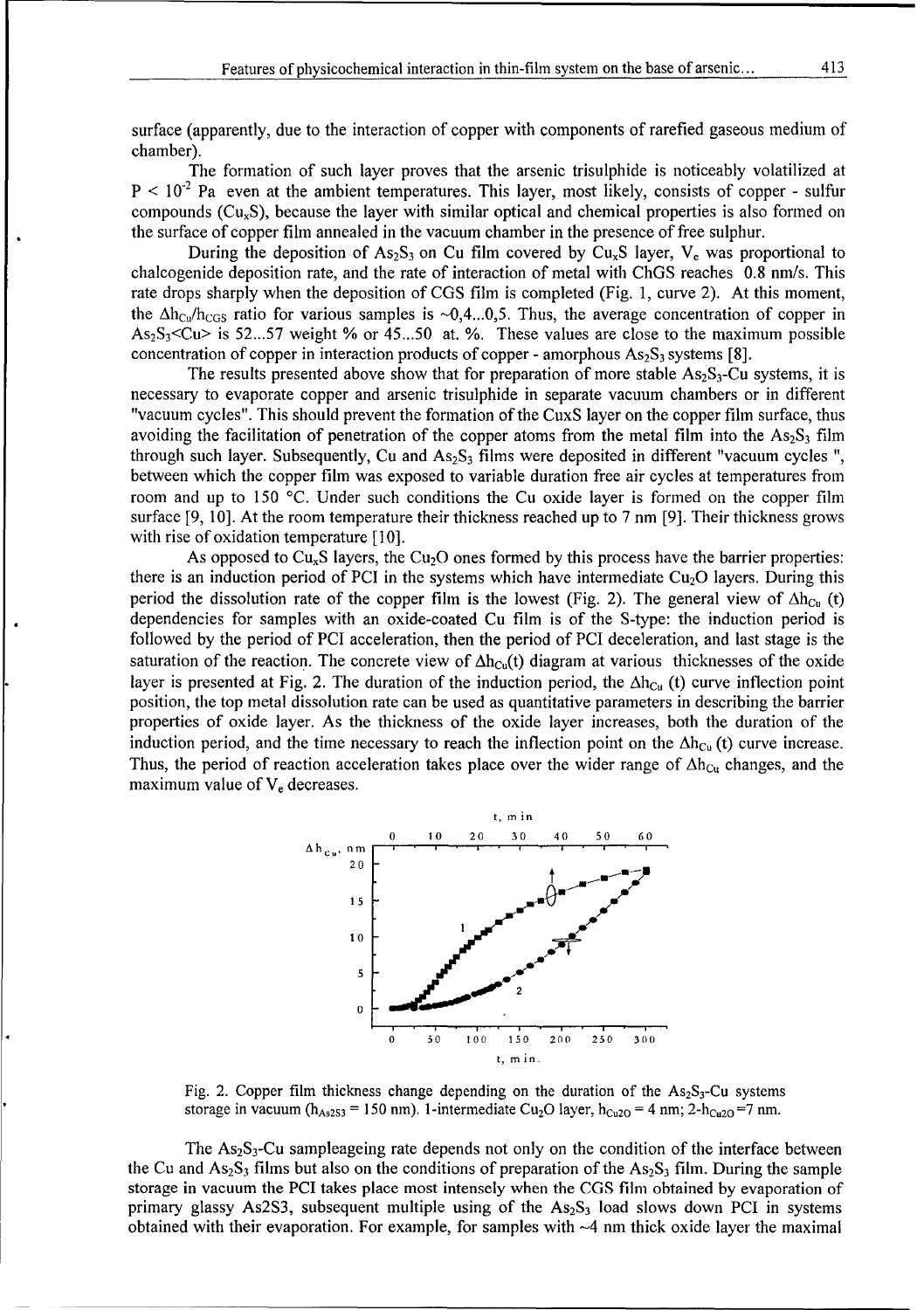value of  $V_e$  is 0.4 nm/min. However, as a result of multiple use of glassy As<sub>2</sub>S<sub>3</sub> load the  $V_e$  gradually decreases down to 0.01 nm/min.

The films obtained by evaporating the previously used  $As_2S_3$  shots have the refraction index that is several percents higher than the films obtained from the fresh load. This has been shown by the ellipsometrical measurements of the reference  $As_2S_3$  films. The evaporator temperature, load mass, deposition rate, and the thickness of obtained  $As_2S_3$  films were similar in all cases considered.

During the gradual heating of the evaporator containing the fresh load of 2 g of the glassy  $As<sub>2</sub>S<sub>3</sub>$ , deposition of small amounts of substance (up to 5  $\mu$ g/cm<sup>2</sup>) takes place on both the quartz oscillator and substrate. After that, the increase in the mass of deposited substance usually slows down considerably. With the further rise of the evaporator temperature, the deposition rate increases again. When the loads are used again, then the time progression of the mass of the deposited material becomes less obvious. More often, as the temperature rises, the sharp and monotonic increase of the mass of deposited substance is observed.

The stability of  $As_2S_3$ -Cu systems depends also on the storage conditions: in vacuum or in air. The character of atmospheric influence significantly depends on the conditions of CGS film production.

In  $As_2S_3$ -Cu systems with the films obtained from the fresh shots, the PCI in air is slower than in vacuum (Fig. 3, curves **I** and 2). From the comparison of these results, we can see that atmosphere has little influence on the duration of the induction period, and only slightly moves the inflection point position of the  $\Delta h_{Cu}(t)$  dependence towards smaller times. However,  $V_e$  in air is much less than in vacuum. Also,  $\Delta h_{\text{Cu}}(t)$  dependence for the air stored system is closer to linear than that for the vacuum stored one. Hence, the atmosphere has less influence on the barrier properties of copper oxide layer itself, but it slows down the velocity of transition of copper particles through copper/CGS interface area.



Fig. 3. Change of the Cu film thickness in the  $As_2S_3$ -Cu system. System was being stored in air (1) and in vacuum (2). (Thickness of the  $As_2S_3$  film is 180 nm, thickness of the intermediate oxide layer is 5.5 nm.)

On the contrary, in  $As_2S_3$  -Cu systems, in which ChGS films are obtained from earlier used material, the PCI rate in air is higher than in vacuum. Fig. 4 shows the  $\Delta h_{Cu}(t)$  dependencies for the sample, in which CGS film was deposited from the glass sample whose weight was equal to approximately 30 % of initial mass. In vacuum the initial  $V_c$  is  $\sim 0.1$  nm/min. and gradually decreases (close to square law, curve 2). In the sample taken from vacuum on air right after the deposition, the Vd is higher and is practically stationary (curve 1). Longer storage of the sample in vacuum (before placing it in air) gradually causes the low  $V_e$  initial period to occur (equal to the copper expenditure rate in vacuum at the moment of extraction). It also causes the decrease of the metal expenditure rate during the main (close to linear) stage of  $\Delta h_{Cu}(t)$  dependence (curve 3).

An additional information about  $Cu-As<sub>2</sub>S<sub>3</sub>$  thin-film interactions was obtained from their ellipsometrical investigations, and also from the investigations of their stability in etchtants as well as their mechanical properties.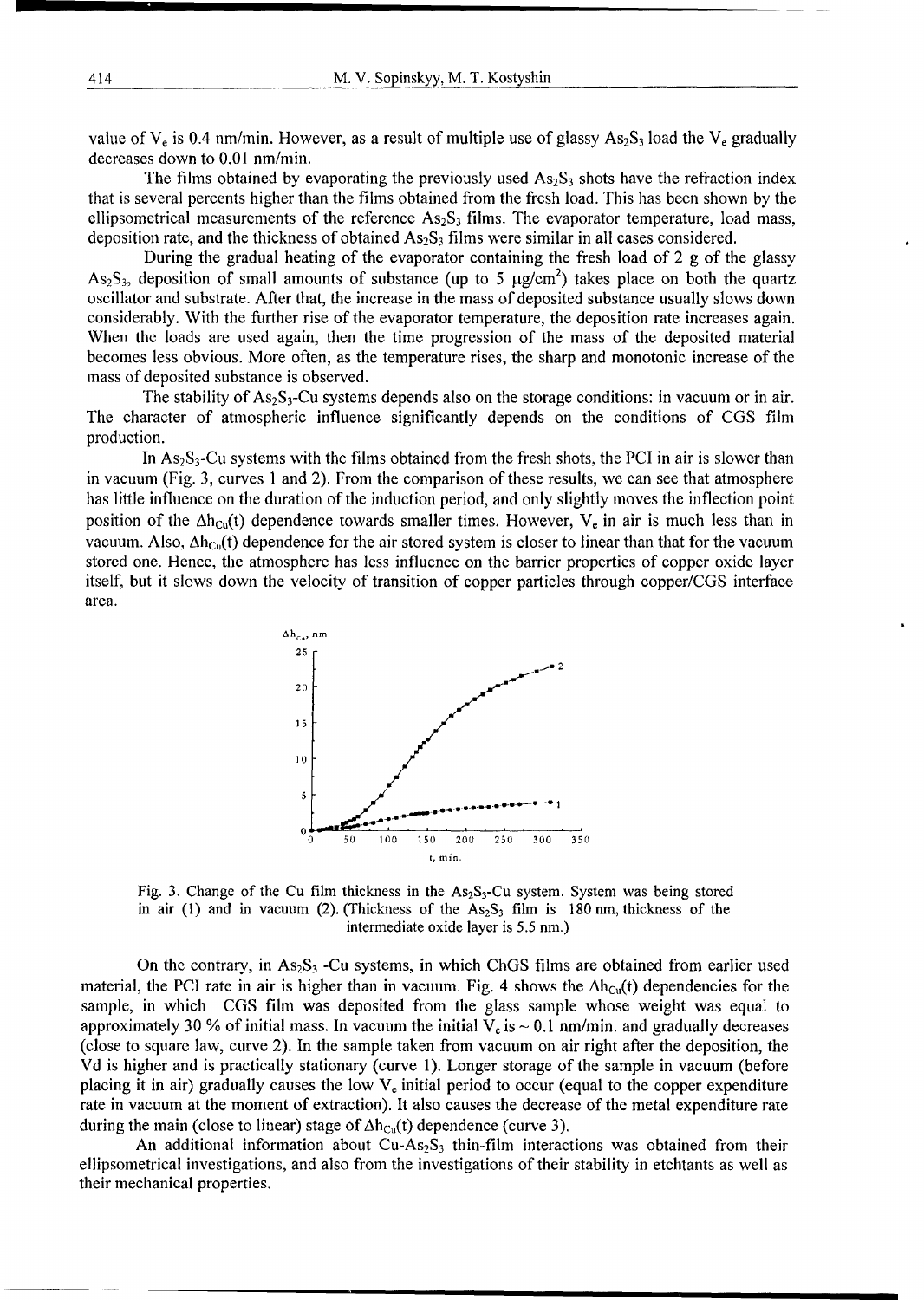

Fig. 4. Time dependencies of copper film thickness change for  $As_2S_3-Cu_2O-Cu$  system over the vacuum-and air-keeping. The  $As_2S_3$  film has been obtained by the evaporation of load used earlier in four evaporations. The pre-evaporation weight was approximately -30% of the initial weight. 1 - keeping in air. 2, 3 - keeping in vacuum (up to the time moment  $\uparrow$ ) and in air (after the time moment  $\uparrow$ ). (Thickness of the As<sub>2</sub>S<sub>3</sub> film is 106 nm, thickness of the intermediate oxide layer is 5 nm.)

Ellipsometrical investigations were carried out immediately after the removal of the systems from vacuum chamber and also during their storage in air. The systems under investigation were modelled as multilayer structures with sharp layer interfaces. Such elipsometrical models have been successfully used for the description of interactions in CGS-Ag thin film systems [11].

Angular  $\Delta(\varphi_0)$  and  $\psi(\varphi_0)$  dependencies for the systems stored in vacuum chamber depending on storage duration are described with good accuracy by the "copper substrate - homogenous layer of reaction products " or by the "copper substrate -homogenous layer of reaction products - homogenous ChGS layer" models. Transition from the former model to the latter one correlate with the stage of  $\Delta h_{C<sub>0</sub>}$ (t) kinetic dependence when the metal dissolution rate V<sub>e</sub> rapidly decreases. This makes it possible to explain this rapid decrease by the fact that the outer surface of the semiconductor film was reached by the reaction front. Moreover, from the resistometrical and ellipsometrical data the next equation follows:

$$
\Delta h_{\text{Cu}} + h_{\text{As2S3}} = h_{\text{As2S3} < \text{Cu}}
$$

Below we represent the details on ellipsimetrical investigations of the acceleration of PCI in air phenomenon. As an example, let us consider the system, kinetics of the copper layer expenditure of which is presented in Fig. 4 (curve 3). Calculations showed that the experimental angular  $\Delta(\varphi_0)$  and  $\psi(\varphi_0)$  dependencies measured immediately after the system removal from vacuum (time moment  $\uparrow$  on curve 3, Fig. 4) are described by the "copper substrate - two homogenous layer" model with 0.07 grad. accuracy. Calculated thicknesses, refraction (n) and absorption (k) indexes of these layers are:  $h = 50$ nm,  $n = 2.57$ ,  $k = 0.01$  for the upper layer and  $h = 66$  nm,  $n = 3.48$ ,  $k = 0.43$  for the lower one. This clearly demonstrates that the upper part is As<sub>2</sub>S<sub>3</sub> layer, whereas the lower one is the As<sub>2</sub>S<sub>3</sub> <Cu> reaction products layer. These ellipsometric modeling results indicate that the thickness distribution of the dissolved copper is close to rectangular shape. It confirms reactionary nature of interaction.

Dynamics of the thickness changes for these copper-doped and non-doped CGS layers during further storage in air is demonstrated in figure 5. From the modeling it is also obtained that, as the thickness of doped layer increases, the optical constants of this layer increase as well. This proves, obviously, the gradual change of a composition or/and a structure of the layer of reaction products. By the moment of the deceleration of dark interaction caused by the reaching of the doping front the external surface of  $As_2S_3$  film the values of optical constants of Cu doped layer were:  $n = 3.6$ ,  $k = 0.8$ . The accuracy of the description of  $\Delta(\varphi_0)$  and  $\psi(\varphi_0)$  dependencies by "copper substrate - homogenous layer of interaction products" model was 0.3 grad.. This points out that the composition and/or structure of reaction products somewhat change(s) along the doped layer.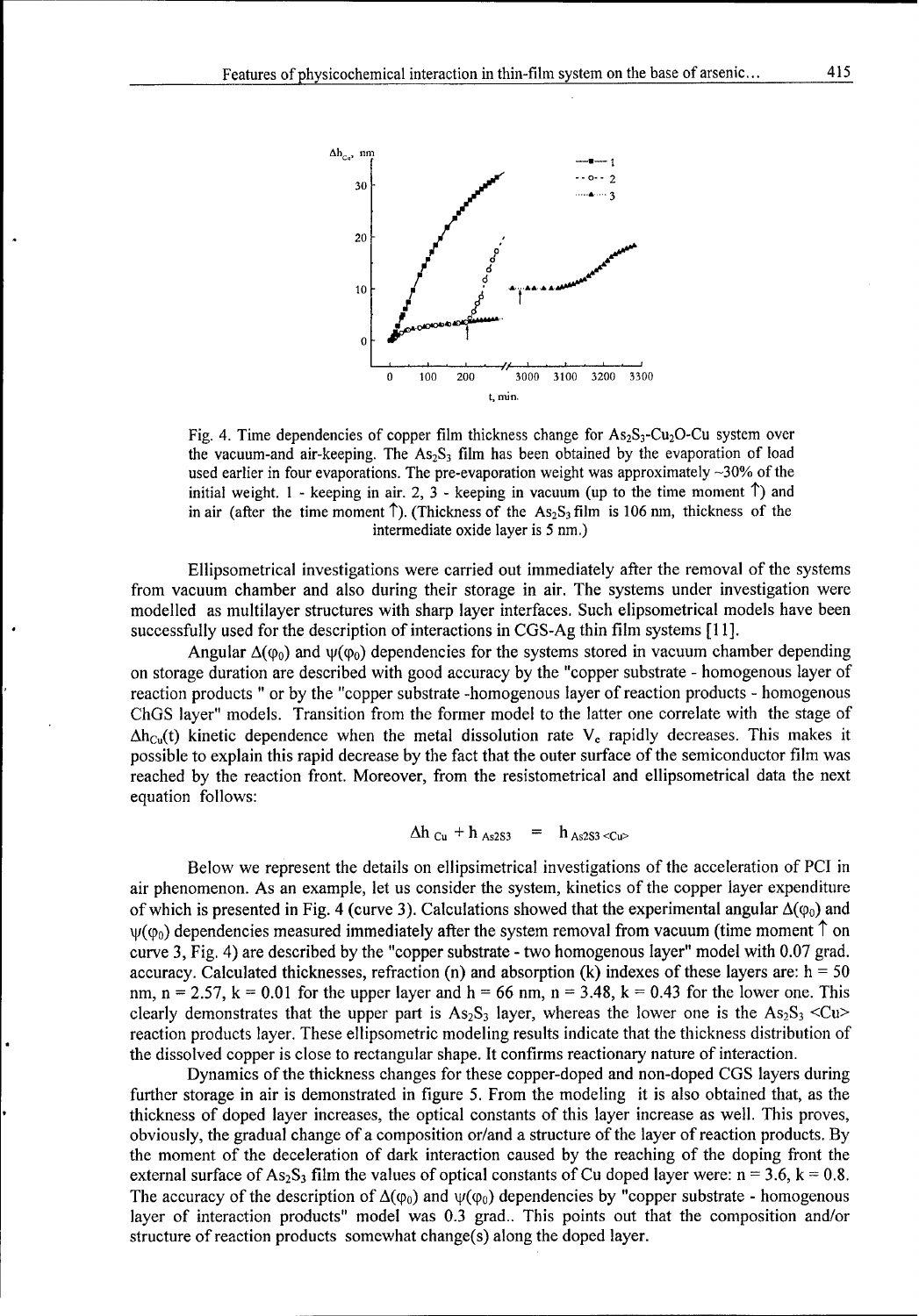

Fig. 5. Thickness change of non- doped (1) and copper-doped (2) parts of CGS film during the storage of the  $As_2S_3$ -Cu<sub>2</sub>O-Cu system in air. The CGS film was obtained with the load of glassy  $As<sub>2</sub>S<sub>3</sub>$  that had been previously used four times.

Further, in this system even slower changes take place. The gradual increase of values of optical constants of this layer has been observed. This points to the further increase of concentration of copper in doped layer. Thus, the precision of the description of system by the "copper substrate homogeneous layer of interaction products" model also has gradually improved. After the dark reaction having reached the saturation point, the optical constants of  $As_2S_3 < Cu >$  layer were: n = 4.0, k **=** 1.3. The thickness of products layer was approximately 1.5 times more than the initial thickness of film. Accuracy of the description of system by the "copper substrate - homogeneous layer of interaction products" model slightly exceeded 0.1, which is 1.5 times worse than the accuracy of the description of system in which the interaction took place in vacuum.

Doping  $As_2S_3$  films by copper is accompanied by a change of their dissolution rate in various alkaline etchants, in particular, in the aqueous solutions of NaOH and KOH. Their adhesion to the underlying Cu film also is reduced in comparison with the adhesion of the initially deposited nondoped  $As_2S_3$  film. It enabled also to study changes occurring in Cu films during their interaction with As<sub>2</sub>S<sub>3</sub> films. The mechanical or chemical removal of As<sub>2</sub>S<sub>3</sub> <Cu> products layer from the surface of copper film and measuring the  $\Delta(\varphi_0)$  and  $\psi(\varphi_0)$  dependencies on the remaining Cu film were done for this purpose upon the end of interaction.

It was ascertained that the  $\Delta(\varphi_0)$  and  $\psi(\varphi_0)$  values after removal of As<sub>2</sub>S<sub>3</sub> <Cu> layer in the majority of systems are close to  $\Delta(\varphi_0)$ ,  $\psi(\varphi_0)$  values for the reference Cu films. This proves that during the interaction of copper film with CGS one the state of the copper film surface and a volume structure of this film have not undergone essential changes.

As opposed to the previous cases, the copper films in systems stored in air, in which the As<sub>2</sub>S<sub>3</sub> film is obtained from repeatedly utilised shots, had lower  $\Delta(\varphi_0)$ , values and especially the  $\psi(\varphi_0)$ values, compared to the control copper films after removal of  $As_2S_3 < Cu >$  layer. This causes the growth in the effective refraction index values and reduction in the effective absorption index values of such copper films. For example, in the above described systems with a sulfur deficiency in the As<sub>2</sub>S<sub>3</sub> film, the n grows from 0.15 to 0.44, and k drops from 3.20 to 3.03. The k/n ratio drops from 21.3 for the control Cu film to 6.9 for the residual Cu film after the reaction and mechanical removal of the As<sub>2</sub>S<sub>3</sub> <Cu> layer. This should demonstrate the reduction of the film packing density [12].

The conclusion obtained with using ellipsometrical investigations is confirmed by observation of the surface of unreacted part of Cu film in reflective optical microscope. For Cu films with low  $\Delta(\varphi_0)$  and  $\psi(\varphi_0)$  values compared to the reference Cu films, the increase in the scattered light level and roughness are observed. The lower reflectivity spots are observed in the microscope' field of view. All this demonstrates that the dissolution of Cu films is non-uniform across the surface. As a consequence, the copper film becomes heterogeneous, with reduced volume content of metal.

Apparently, it is necessary to assume the presence of the spots too small to be visible in the optical microscope used in this study (x600). The presence of macroscopic as well as microscopic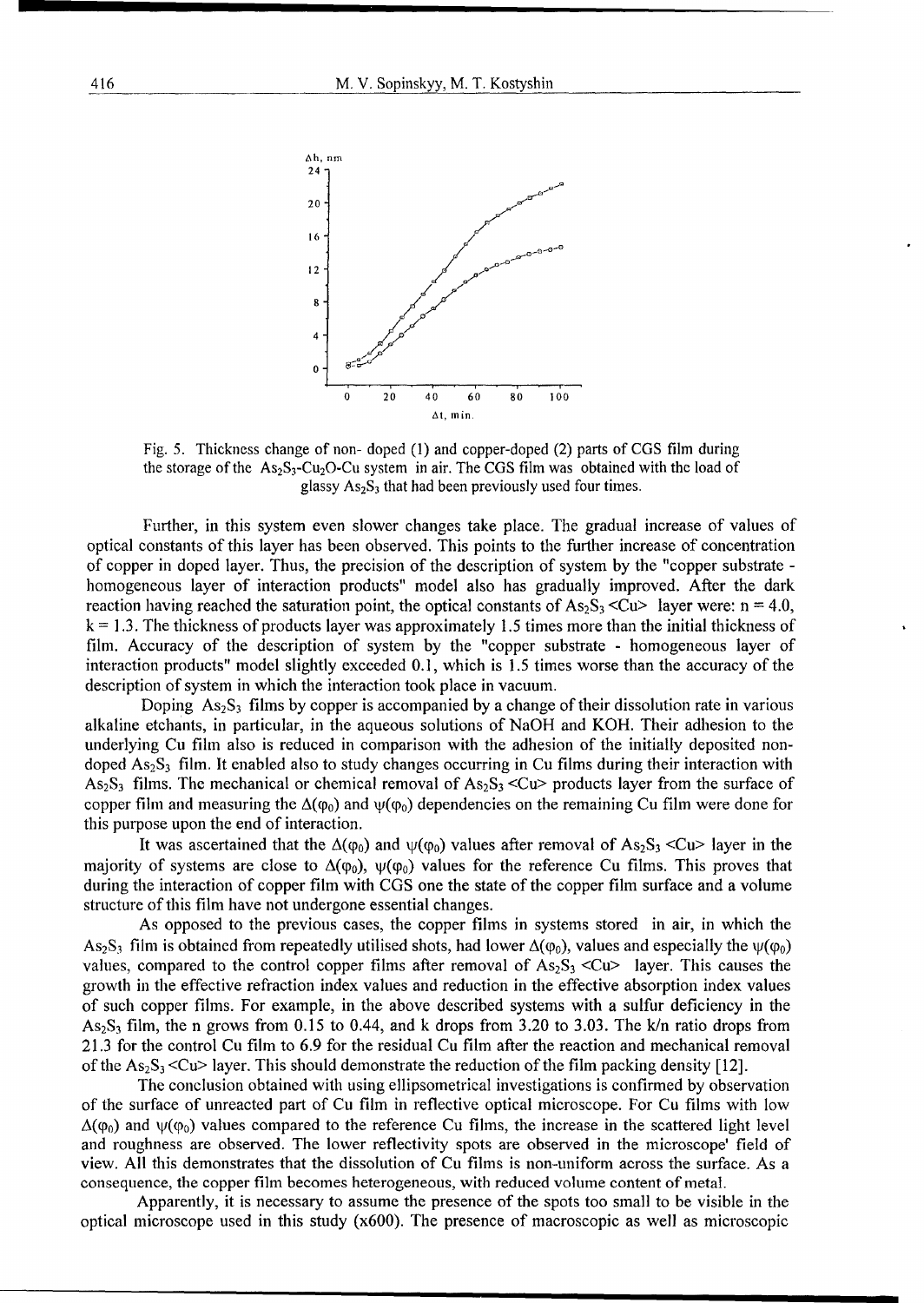defects in the copper film also should result in the lower specular reflectivity and greater surface roughness. It affects the values of ellipsometrical parameters of copper film as well.

Thus, the results obtained show that the physicochemical processes during the interactions of the metal and ChGS films in  $As_2S_3$ -Cu systems have the complex dependency on such factors as the Me/CGS interface state, conditions of CGS film preparation, and composition of the environment.

## 4. Discussion

Comparison of interaction rates in  $As_2S_3 - Ag$  [13] and  $As_2S_3 - Cu$  (Fig. 1) thin-film specimens without intentionally formed intermediate layers shows that interaction rate of arsenic trisulphide film with the silver one is about four orders of magnitude lower than with the copper film. Thus, the difference in PCI kinetic shape is also observed in these systems.

For  $As_2S_3$ -Ag the kinetics of metal thickness change may be described by square-root time dependence,  $\Delta h$ (Cu)  $\sim t^{1/2}$  [13]. This points out that the dark interaction is being controlled by diffusion. On the other hand, for  $As_2S_3$ -Cu the dependence is close to linear over the considerable part of the kinetics curve (Fig. 1, curve 2).

The explanation of such a substantial difference between chemical process rates can be based on heats of formation of silver, copper, and arsenic sulphides. Let us note that the similar approach has been used before by Phillips [14], when he proposed his thermochemical model of photodoping for ChGS-Ag systems. The relative heats of formation are given in Table **I** in kcal/mole chalcogen per formula unit in accordance with [14].

| Compound                       | $\Delta H_f$ , Kcal/[mole×{number of<br>chalcogen or oxygen atoms per | Compound                       | $\Delta H_f$ , Kcal/[mole×{number of<br>chalcogen or oxygen atoms per |
|--------------------------------|-----------------------------------------------------------------------|--------------------------------|-----------------------------------------------------------------------|
|                                | formula unit}]                                                        |                                | formula unit}]                                                        |
| $As_2S_2$                      | 15.95 [16]                                                            | SO <sub>2</sub>                | 35.48 [17]                                                            |
| As <sub>2</sub> S <sub>3</sub> | 13.3 [15]; 10.0 [16]                                                  | SO <sub>3</sub>                | 36.83 [17]                                                            |
| As <sub>2</sub> S <sub>5</sub> | $7.0$ [16]                                                            | $S_3O_9$                       | 34.9<br>[17]                                                          |
| Ag <sub>2</sub> S              | 7.837 [15]                                                            | $S_2O_7$                       | 27.75<br>[17]                                                         |
| CuS                            | $12.7$ [15];<br>$12.1$ [16]                                           | Cu <sub>2</sub> O              | 41.4 [17]                                                             |
| $\alpha$ -Cu <sub>2</sub> S    | $19.0$ [15]; 19.6 [16]                                                | CuO                            | 38.72 [17]                                                            |
| Cu <sub>1.96</sub> S           | 17.83 [15]                                                            | As <sub>2</sub> O <sub>3</sub> | 52.13 [17]                                                            |
| Cu <sub>1,8</sub> S            | 17.24 [15]                                                            | As <sub>4</sub> O <sub>6</sub> | 53.04 [17]                                                            |
| $Ag_2O$                        | [17]<br>7.44                                                          | AsO <sub>2</sub>               | 43.9<br>[17]                                                          |
| $Ag_2O_2$                      | [17]<br>2.95                                                          | As <sub>2</sub> O <sub>4</sub> | [17]<br>47.77                                                         |
| $S_2O$                         | 26.11 [17]                                                            | As <sub>2</sub> O <sub>5</sub> | 44.28 [17]                                                            |
| <b>SO</b>                      | $-0.098$ [17]                                                         |                                |                                                                       |

Table 1. Relative heats of formation for arsenic, silver and copper sulphides and arsenic, silver, copper and sulphur oxides.

For arsenic trisulphide and silver sulphide the following is true: (see Table 1)

$$
|\Delta H_f (As_2S_3)| \geq |\Delta H (Ag_2S)|.
$$

In other words, chemical reaction between silver and arsenic trisulphide is endothermic (is not beneficial energetically). That is why for  $As_2S_3 - Ag$  compositions, most probably, one can expect only the diffusion intermixing of atoms of copper and ChGS layers, caused by an entropic component of Gibbs' free energy. This makes it possible to explain square-law dependence observed in [13] for  $As<sub>2</sub>S<sub>3</sub> - Ag thin-film systems.$ 

For arsenic trisulphide and cupric sulphides the following is true:

$$
|\Delta H_f (As_2S_3)| = |\Delta H_f (CuS)|, \qquad (1)
$$

$$
|\Delta H_f(As_2S_3)| \leq |\Delta H_f(Cu_2S)|, \tag{2}
$$

$$
|\Delta H_f (As_2S_3)| \le |\Delta H_f (Cu_{2.5}S)| \tag{3}
$$

From (2, 3) it follows, that, when copper and arsenic trisulphide contact, the fast exothermic exchange reactions should take place, producing the  $Cu<sub>2</sub>S$  and  $Cu<sub>2-8</sub>S$  compounds. An interaction rate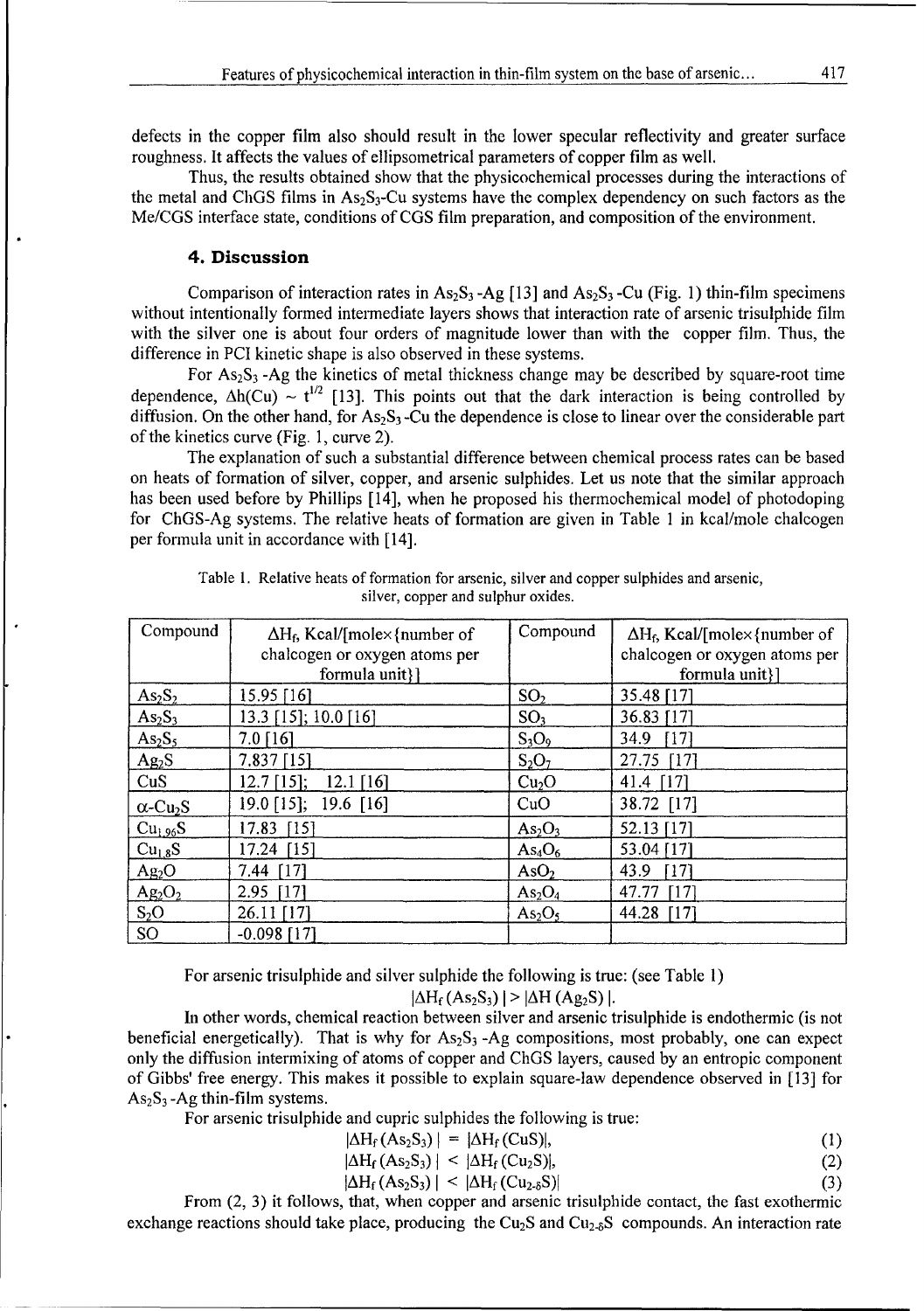is determined by an enthalpy and entropy of reactions and by the kinetic factors. (Taking into account the propensity of silver and copper to form the triple compounds with arsenic and sulfur [18], strictly speaking, heat of dissolution of sulphides of these metals in arsenic trisulphide should be taken into account too, when the probability of reaction between silver and copper, on the one hand, and arsenic trisulphide, on the other hand, is estimated.)

Apparently, the almost-linear kinetics for the main stage of  $\Delta h_{Cu}(t)$  dependence (Fig. 1, curve 3) means [19] that the surface reactions (at Cu/As<sub>2</sub>S<sub>3</sub><Cu> or As<sub>2</sub>S<sub>3</sub><Cu>/As<sub>2</sub>S<sub>3</sub> boundaries, in our case) control the interaction rate between CGS and copper as-deposited films. The slowdown of  $V_e$ begins at those concentrations of copper in the products layer, at which the electron diffraction pattern similar to that of pure a-As<sub>2</sub>S<sub>3</sub> had already disappeared [8], and different amorphous diffraction pattern was observed. One can conclude that the above mentioned slowdown is caused by the As<sub>2</sub>S<sub>3</sub><Cu> reaction product front reaching the external surface of As<sub>2</sub>S<sub>3</sub> film. This conclusion is also confirmed by our ellipsometrical examinations.

The presence of  $Cu<sub>x</sub>S$  layer on the surface of copper film considerably improves the interaction conditions at this surface. The interaction of copper particles diffused through the  $Cu<sub>x</sub>S$ intermediate layer with  $As_nS_m$  (n, m = 0, 1, 2, 3 ...) molecular fragments being deposited from vapour phase [20, 21], most likely, controls the rate of Cu layer expenditure in this case.

When the copper oxide layer separates the metal and ChGS films, the interaction between them takes place in a different manner (Fig. 2). The decrease of the maximum value of  $V_e$ , and increase of linear-like part of the  $\Delta h_{Cu}(t)$  dependence with increase of oxide layer thickness point out that this layer loses its barrier properties only partially. Hence, the copper oxide layer slows the PCI down from the beginning to the end.

The existence of the correlation between the refraction index of the as-deposited  $As_2S_3$  film, and the state (fresh or already used) of the glassy sample of arsenic sulphide explains the influence of thermal history of glassy  $As_2S_3$  on its interaction with copper. It is known from [22, 23] that the violation of stoichiometrical composition and structure of  $As_2S_3$  being precipitated due to change of fragmentary composition of vapour phase causes changes of optical properties of the arsenic trisulphide films. In particular, this violation changes its refraction index.

Apparently, multiple evaporation of glassy  $As_2S_3$  causes changes in composition of its vapour phase. As the evaporator temperature gradually increases from room temperature and up to melting temperature, the vapour phase composition appears to become enriched with sulfur from near-surface areas of the shots. At the melting point and above the intensive evaporation of other molecular fragments begins. Those fragments are produced by the decomposing  $As_2S_3$ . The dominant evaporation of more volatile sulfur-enriched fractions takes place, apparently, during the subsequent cooling of an evaporator loaded with the crashed  $As_2S_3$ . Hence, for these reasons one can assume that the near-surface layer of  $As_2S_3$  shots gradually loses sulfur when taken through several heatings and coolings cycles (multiple partial evaporation). The average gross - composition of the obtained films gradually changes from sulfur-enriched to sulfur-deficient compared to the stoichiometrical composition. Since (see Table 1),

$$
|\Delta H_f(As_2S_5|<|\Delta H_f(As_2S_3)|<|\Delta H_f(As_2S_2)|
$$
\n(4)

one should expect intensification of interaction between the copper and the sulfur-enriched films obtained during the first evaporation of arsenic trisulphide load. This has been confirmed experimentally.

There are reports on the influence of the environment on interaction of metal and CHGS [3, 24, 25]. It has been observed before [3] that for  $As_2S_3-Ag$  thin-film compositions the interaction between metal and ChGS slows down in air compared to vacuum. On the contrary, the [24] shows that the silver penetration into the arsenic sulphide plate for air annealed samples increases by several times compared to the vacuum annealed one.

The slowdown of physicochemical interaction in air is explained in [3] as follows: during the storage in vacuum the mobility of free sulfur in  $As_2S_3$  film is higher. As a result, the sulfur diffuses into the Ag film and reacts with it, while in air the slow bi-directional diffusion of metal and  $As_2S_3$ film material takes place. The results obtained by us do not contradict such explanation of this effect for  $As_2S_3-Ag(Cu)$  systems in case when  $As_2S_3$  films are enriched with sulfur. Besides, it is necessary to take into account the penetration of atmospheric oxygen into the CGS film, and the possibility of its chemical interaction with sulfur. Such interaction is energy favourable (see Table 1).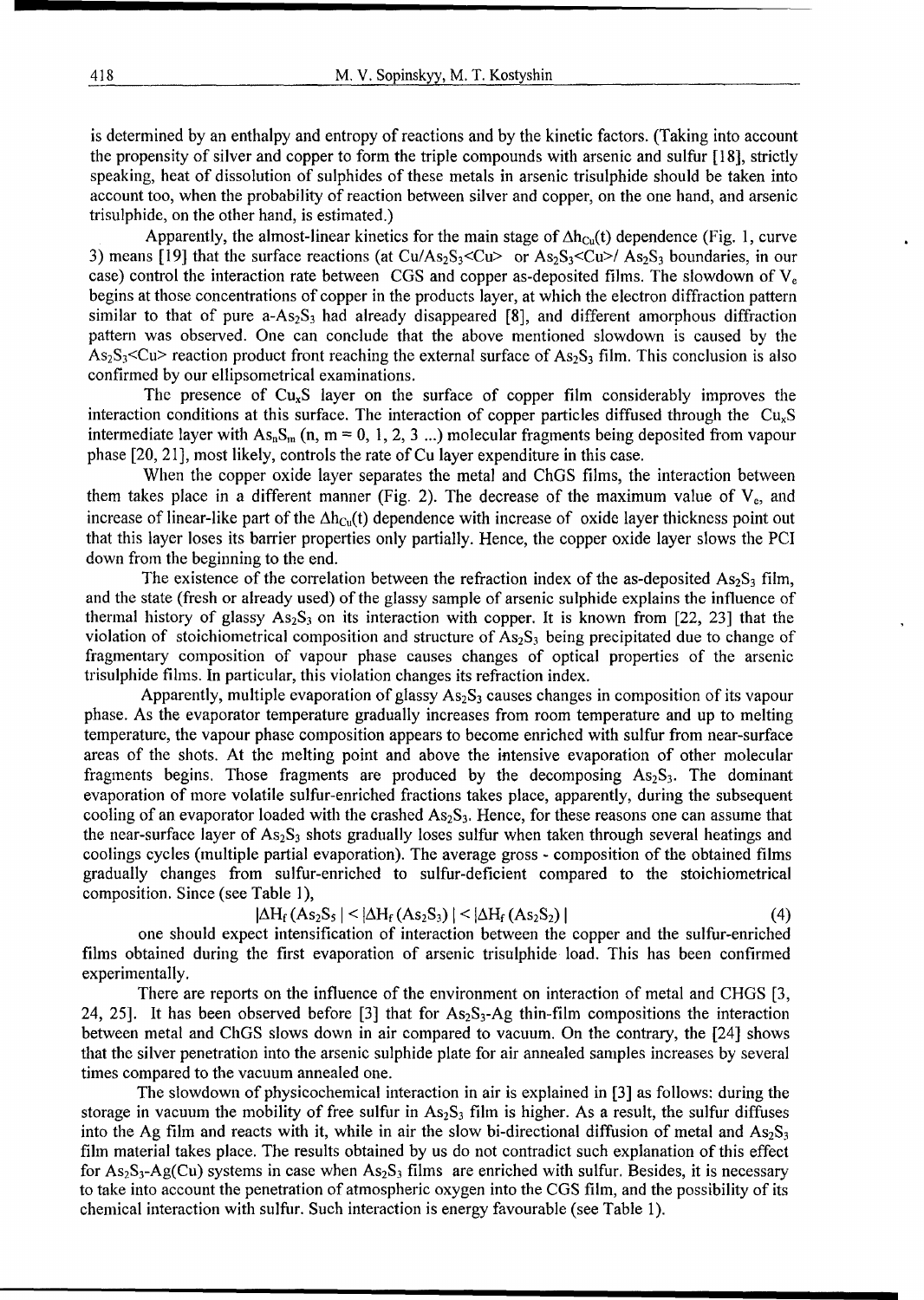On the contrary, in  $As_2S_3$ -Cu systems with lower free sulfur content, the amplification of the PCI processes (fig. 4) is observed in air, similarly to the effect of silver thermodiffusion increase in monolithic glassy arsenic trisuphide. The existence of a correlation between metal film expenditure rate in air and the duration of preliminary exposure to vacuum (Fig. 4) allows us to state that it is the activity of atmospheric gases that influences the rate of metal-CGS interaction. From data shown in Fig. 4, it is also possible to conclude that atmospheric oxygen causes acceleration of process activity taking place in the copper - IP interface, or in the IP layer. However, it does not accelerate the processes that undergo at the IP -ChGS interface. In the latter case, the duration of initial period of  $\Delta h_{\text{Cu}}(t)$  dependence in air should have been decreased as the vacuum exposure is increased. This is due to the approach of IP -CGS boundary to the outer surface of CGS film. Besides, it is possible to make the conclusion that the IP layer formed during the vacuum storage of the system impedes the access of atmospheric gases to the Cu - CGS<Cu> interface.

Thus, close-to-square-root  $\Delta h_{Cu}$  (t) dependence for thin-film vacuum-kept specimens (Fig. 4, curves 2, 3 - up to the arrow mark) points to the dominant role of copper atoms diffusion processes through the gradually thickening product layer. At the same time, the slowest stage of interaction process in air is the reaction at the copper-IP boundary. This is the cause of the linear  $\Delta h_{\text{Cu}}(t)$ dependence.

Ellipsometry and optical microscopy data show that the acceleration of interaction under influence of the atmospheric gases primarily occurs in those areas of the  $Cu/As<sub>2</sub>S<sub>3</sub>$  interface where the access of atmosphere gases is facilitated. These areas are characterised by the presence of macrodefects due to the non-ideal technological conditions of preparation of structures, by the presence of pores, hollows, microdefects in as-deposited  $As_2S_3$  films. These data support the conclusion that the Cu/IP interface performs the control function in the air-kept  $As_2S_3$ -Cu systems without surplus of sulfur in  $As<sub>2</sub>S<sub>3</sub>$  film.

The atmospheric influence effects can also be explained in the non-contradictory manner in terms of the thermochemical approach. In Table 1 the heats of formation for oxides of silver, sulfur, copper and arsenic are given. The analysis of these data shows that the exothermic effect of the 3-, 4-, 5-valence arsenic atoms reaction with oxygen is greater than the oxygen-copper and oxygen-sulfur reactions, and greater yet than the oxygen-silver reaction. This exothermic effect is also greater than that characteristic to silver, arsenic or copper atoms reactions with sulfur. This enables to assume that the overall PCI rate in air increases specifically due to the interaction of atmospheric oxygen with arsenic atoms. This interaction results in release of sulfur, which in turn interacts with atoms of copper or silver. Oxygen stimulated increase of Cu, S compounds content in products layer should increase its n, k values. That explains the results of ellipsometrical studies.

The acceleration of the PCI interaction processes should be especially noticeable in samples without excess sulphur, such as monolithic samples of glassy  $As_2S_3$  or thin-film samples without surplus of sulfur. According to  $[24]$ , for glassy As<sub>2</sub>S<sub>3</sub>-Ag film systems stimulated by atmospheric oxygen, the silver expenditure rate from the film can be several times greater than that caused by the diffusion intermixing of components in such heterogeneous structure. Our experimental data show that for sulfur-deficient  $As_2S_3$ -Cu systems the sulfur expenditure rate can increase several times under the influence of the atmospheric oxygen. In this case we deal with the increase of the chemical process rate which, however, remains lower than rate of PCI processes in  $As_2S_3$ -Cu samples containing surplus of sulfur, and taking place in vacuum.

It is also possible to explain the results of work [25] by the chemical interaction of atmospheric oxygen with arsenic atoms. In [25] it was observed that there is considerable difference of properties of the photostimulated interaction products obtained by illumination of the  $As_2S_3-Ag$ composition in vacuum and in air. At the same time, there was small difference in properties for two such types of products inherent to the  $As_2S_5$  - Ag system. There is clear correlation between the degree of an atmospheric influence and atomic concentration of arsenic in CGS film.

### **5.** Conclusions

The results obtained in this work demonstrate the considerable range of chemical process activity that takes place in the  $As_2S_3$ -Cu system. It has been ascertained that the specific type of physicochemical interaction between copper and ChGS essentially depends on composition and